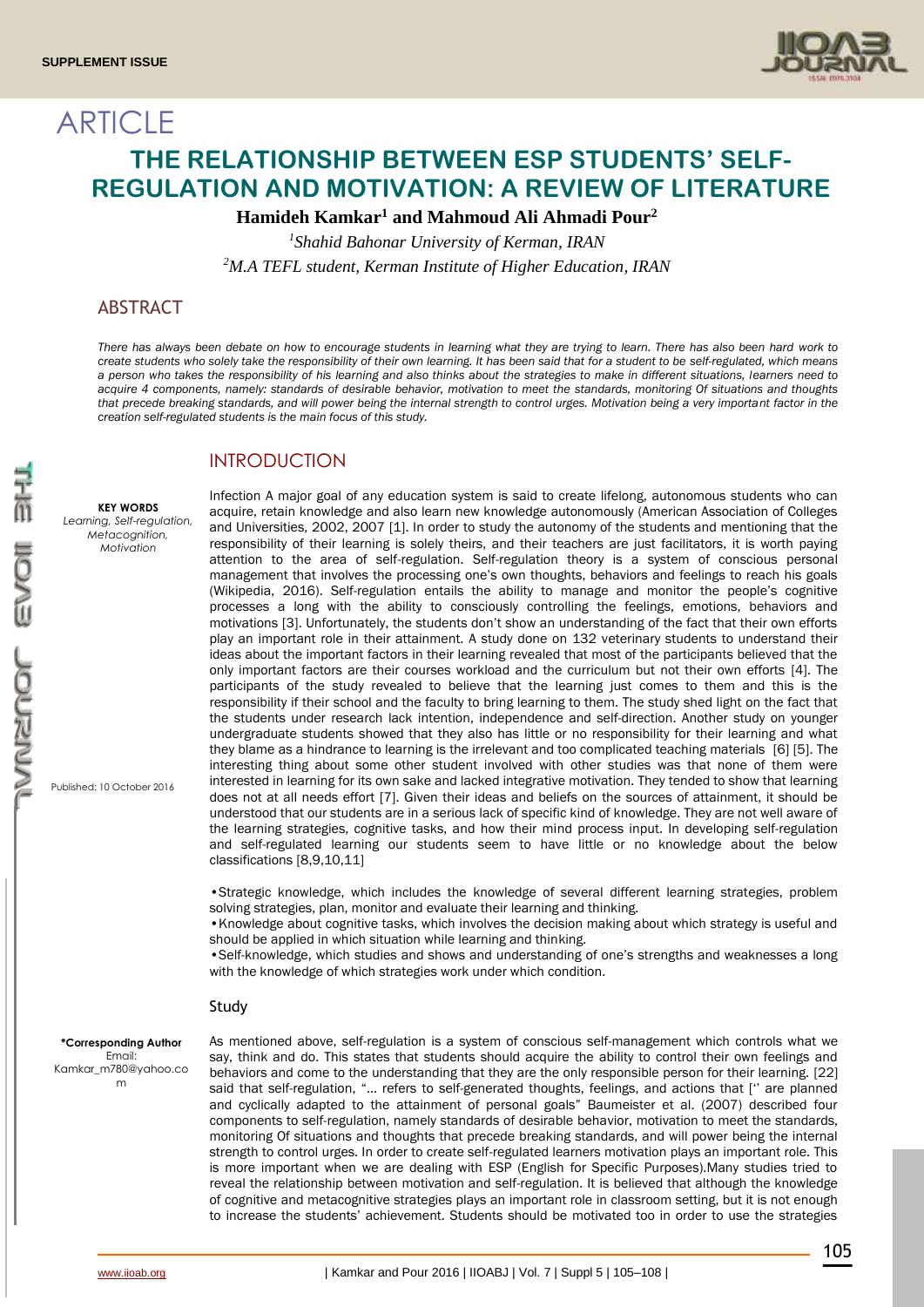

and take control of their thinking ability and effort (Paris, Lipson, & Wixson, 1983). This study shows the importance of motivation in that although everything in the classroom goes well, the students need a driving force to help them to be willing to apply the strategies the acquired before while learning. Motivation, according to [11] has got three components, namely: expectancy, which is the students' beliefs about their abilities to perform a task, value, which includes students' goals and beliefs about the importance and interest of the task, and affection which includes students' emotional reactions to the task. This study showed a positive relationship between motivation and self-regulation.

In addition to what Zimmerman suggested above, in another study by Katsara (2008), the researcher investigated the aspects of motivation in ESP courses in Greece. The study revealed that the Greek students' orientation toward learning is identified by performance rather that any learning goals. The study showed that the Greek students suffer a de-motivation of learning aEnglish at schools. Therefore, the researcher suggested that a need analysis of them be carried out and then give them language learning treatments. Additionally this study summarizes the reasons why the Greek students learn English. The investigation was done on 92 students, most of whom (84.87%) stated that they learn English, for they think English is useful for their job in the future. Therefore, it could be concluded that the Greek are instrumentally motivated towards foreign language learning. According to the study, there is a lost part in the area of education: sociological aspects of classroom. It was mentioned that in the Greek classes students suffer a lack of rich relationship with their teachers. As [16]:750 (as cited in Katasara, 2008) believes, it is a community which values not the end goal. Therefore, the teacher should be as helpful as possible to motivate the students by developing a rapport with students.

Creating self-regulated learners and self-regulated learning is the main focus on today's educational psychology. In order to label a learner this way, one should have a clear understanding of what regulatedlearning is. [17] believed that self-regulation is directed by metacognition which is defined as thinking about thinking, strategic action which includes planning the learning process, one's monitoring of his learning, and thinking of a standard to do an evaluation of personal progress. According to [18]. selfregulated learners are aware of the fact that their practice of learning and doing challenging tasks and walking deep into the taught materials will lead to academic achievement. The self-regulated learners seem to be more successful, for they take control of their own learning and also monitor their learning, and they seem to have integrative motivation because there are participating actively in the classrooms. [19] believe that metacognition enable the students to deploy strategies they acquired in a situation in a similar but not the same situation which in turn means meaningful learning. This ability is valuable for the ESP students in that they not only know how to cope with a problem, but also how to behave in a similar situation. According to [20] metacognition is composed of two parts: knowledge about cognition and monitoring of cognition. There is a link made between metacognition, self-regulation and motivation. Garrison (2004), defined motivation as the property and the driving force that moves a person, to or not to do things. [21] defines the academic motivation as enjoying the learning at school with a taste of and orientation towards mastery and also involvement in doing the novel tasks. As mentioned before in the present study, one important component of self-regulation is motivation. Motivation and critical thinking can be considered the core elements of metacognition. Husman (2008) considers self-regulation as a more general concept and metacognition just an aspect of it, and specifically speaking, metacognition is the conscious control over our cognitive processes and reflecting on our experiences. [12], says that metacognition is the awareness and knowing how one's thinking works. Schraw (1998) defines metacognition as the thinking about how a person performs a skill. There are other ideas about metacognition. For instance [23] shed light on the idea that metacognition includes the ability to give feedback on our own learning and it is considered a necessary component of meaningful learning. Contrary to what has been said above about metacognition, careful distinction should be made between that and self-regulation in that the latter includes the ability to manage and monitor the thinking processes and also control of our emotion and, motivation, behavior and also the environment close to learning. In this concern, behavior includes self-discipline, hard-work, the ability to manage the time, and the ability to finding out about the time one needs help and how getting help from the teacher or peers [3]. Environment deals with the use of teaching aids, CALL activities and management of the tasks. Additional factor are temperature, place and background sounds.

A recall to the above mentioned ideas and reviews shows that motivation and self-regulation are interrelated in nature. Considering ESP courses one should account for several different orientations such as: development of communicative competence and performance, enriching the knowledge of several different subject matters and the ability to get certified both professionally and academically. In ESP classes there are three parties involved, namely: the teacher, the learner and the materials. Sifakis N.C. (2002) proposed a learning contract necessary to be made between the three above-mentioned parties. Sifakis's explicit learning contract can be summarized as follows:

1. A close coordination and cooperation between ESP teacher and student and also paying attention to the level of motivation among both.

2. To complete the learning cycle, it is essential that the learners be left with a sense of satisfaction and the understanding that they have learnt something valuable. This gives them the necessary motivation to keep learning.

3. There should be a link between known an unknown and their learning goals should be taken into account. If the link is made between the prior knowledge and the new information, students develop a feeling of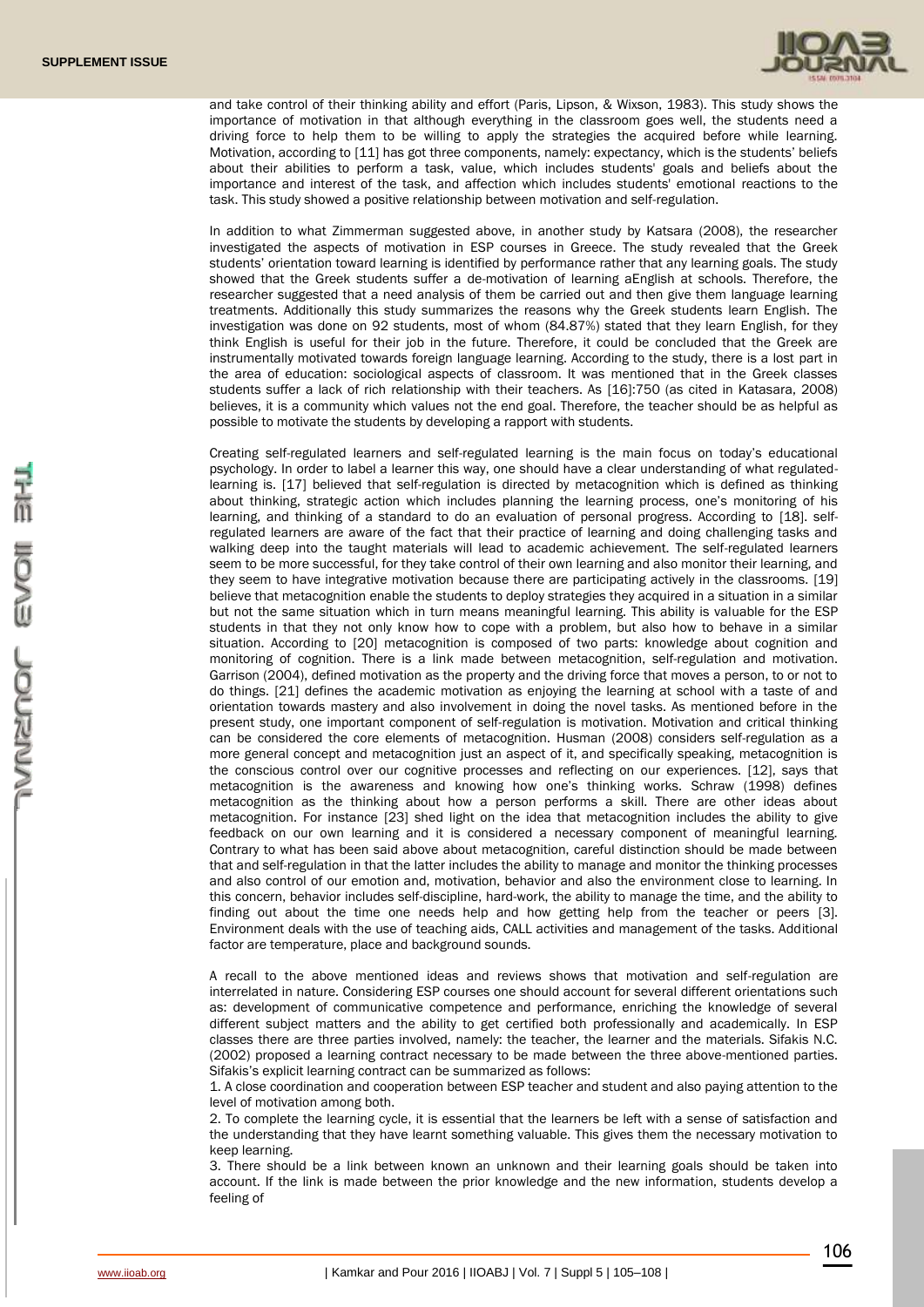

4. The ESP student should develop the understanding that the responsibility of learning is his and nobody else's responsibility. He should be aware of the learning objectives and also of the methodological aspects of learning. It is crystal clear that the active involvement of the whole learning process develops motivation and commitment.

### **CONCLUSION**

This study as the name suggests aims at investigating a relationship between ESP students' self-regulation and motivation. Self-regulation is defined as the ability to take control and reflect on the process of learning. Recalls from the above investigations show that some scholars relate that to metacognition, and metacognition of cognition, metacognition being defined as the process of thinking about thinking. Conclusion can be made that self-regulated students are far more successful in their learning, for they take the complete responsibility of their own learning process. It also was shown that some students take their school and the situation for their learning. They are also not interested in learning at all. They actually lack motivation especially integrative sense of it. The study showed that in order to create self-regulated learners ESP courses should give them a sense of value. The courses should also be based on the needs of the students so that they tend to study them better, therefore to learn more meaningfully. ESP teachers should enhance their courses with sugar of motivation and hard-work to involve the students in what they are going to learn in the classroom. This study showed that there is relationship between self-regulation and motivation of the ESP students. Suggestions for further studies are that the investigations be made in a region-based and country-based manner so that a more comprehensive result is made available to the policy makers and ESP teachers and material designers so that the courses are more successful in motivating students and to create self-regulated learners.

CONFLICT OF INTEREST There is no conflict of interest.

ACKNOWLEDGEMENTS None

FINANCIAL DISCLOSURE None

# **REFERENCES**

- [1] Wirth KR. [2008] A metacurriculum on metacognition. Opening keynote address at the national asscociation of geoscience teachers (NAGT) workshops: The role of metacognition in teaching geoscience.
- [2] [2016] Wikipedia, the free encyclopedia.
- [3] Karabenick SA, Dembo MH. [2011] Understanding and facilitating self-regulated help seeking. New directions for teaching and learning. 33-43
- [4] Ruohoniemi M, Lindblom-Ylanne S, [2009] Students' experiences concerning course workload and factors enhancing and impeding their learning – a useful resource for quality enhancement in teaching and curriculum planning. International Journal for Academic Development. 14(1): 69-81.
- [5] Twenge JM. [2006] Generation me: Why today's young Americans are more confident, assertive, entitled—and more miserable than ever before. New York, NY: Free Press.
- [6] Singleton-Jackson JA, Jackson DL, Reinhardt J. [2011] Academic entitlement: Exploring definitions and dimensions of entitled students. The International Journal of Interdisciplinary Social Sciences. 5(9):229- 236.
- [7] Pryor H, DeAngelo, Palucki Blake T. [2011] the American Freshman: National Norms Fall 201. Higher Education Research Institute Graduate School of Education & Information Studies University of California, Los Angeles.
- [8] Pintrich PR, Smith D, Garcia T, McKeachie W. [1993] Predictive validity and reliability of the Motivated<br>Strategies for Learning questionnaire (MSLO), Strategies for Learning Educational and Psychological Measurement. 53:801- 813.
- [9] Pintrich PR, Zusho A, Schiefele U, Pekrun R. [2001] Goal orientation and self-regulated learning in the college classroom: A cross-cultural comparison.
- [10] Salili F, Chiu CY, Hong YY. (Eds.), Student motivation: The culture and context of learning. New York: Plenum. 149-169
- [11] Pintrich PR, Cross DR, Kozma RB, McKeachie WJ. [1986] Instructional psychology. Annual Review of Psychology. 37:611-651.
- [12] Zimmerman BJ. [2000] Attaining self-regulation: A social cognitive perspective. In Boekaerts M, Pintrich PR, Zeidner M (Eds.), Handbook of self-regulation: Theory, research, and applications. San Diego, CA: Academic Press.13-39.
- [13] Roy F, Baumeister K, Vohs D, Dianne M, Tice. [2007] the Strength Model of Self-Control. Association for Psychological Science
- [14] Paris S, Lipson M, Wixson K. [1983] Becoming a strategic reader. Contemporary Educational Psychology. 8(1):293-316.
- [15] Ourania K. [2008] Aspects of Motivation within the context of an ESP course. English for Specific Purposes World, ISSN 1682-3257, www.esp-world.info. 3(19):7
- [16] Hanraham M. [1998] The effect of learning environment factors on students' motivation and learning. *International Journal of Education.* 20(6):737-753.
- [17] Butler DL, Winne PH. [1995] Feedback and selfregulated learning: A theoretical synthesis. Review of Educational Research. 65:245-281.
- [18] Perry NE, Phillips L, Hutchinson LR. [2006] Preparing student teachers to support for self-regulated learning. Elementary School Journal. 106:237-254.
- [19] Kuhn D, Dean. [2004] A bridge between cognitive psychology and educational practice. Theory into Practice. 43(4): 268-273.
- [20] Cross DR, Paris SG, [1988] Developmental and instructional analyses of children's metacognition and reading comprehension. Journal of Educational Psychology. 80(2): 131-142.
- [21] Gottfried, Adele E. [1990] Academic intrinsic motivation in young elementary school children. Journal of Educational Psychology. 82(3): 525-538.
- [22] Zimmerman BJ. [2002] Becoming a Self-Regulated Learner: An Overview. Theory into Practice. 41(2).